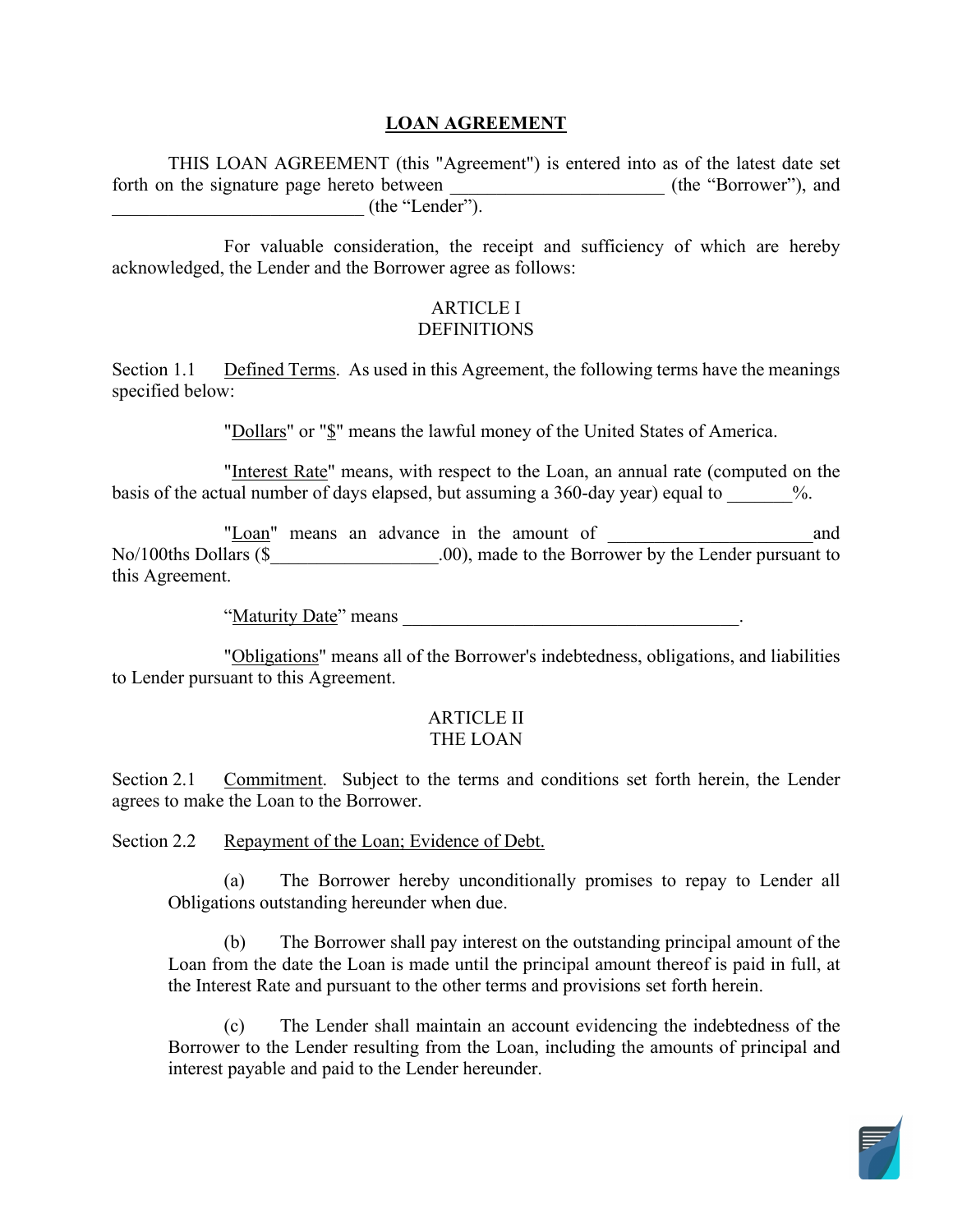### ARTICLE III PRINCIPAL, INTEREST, ACCOUNTS, PAYMENTS,

Section 3.1 Principal and Interest on the Loan.

(a) The Loan shall bear interest on the outstanding principal amount thereof and on any due but unpaid interest, for each day from the date of the making of the Loan until the principal amount thereof, and all interest thereon shall be paid in full. Interest on the Loan shall accrue at a rate per annum equal to the Interest Rate.

(b) The Loan shall be amortized over a \_\_\_\_\_\_ year term. Borrower shall make to Lender in the amount of  $\frac{1}{2}$ , on a \_\_\_\_\_\_\_\_\_\_\_ basis. payments to Lender in the amount of \$ \, on a  $\blacksquare$ All principal and accrued and unpaid interest on the Loan not then paid by the Maturity Date shall be due and payable on the Maturity Date. Notwithstanding the foregoing, all principal and accrued and unpaid interest shall be immediately due and payable upon the occurrence of an Event of Default.

 (c) If, by the terms of this Agreement, the Borrower at any time is required or and the portion of all prior interest payments in excess of such maximum rate shall be obligated to pay interest at a rate in excess of the maximum rate permitted by applicable law, the Interest Rate shall be deemed to be immediately reduced to such maximum rate applied and shall be deemed to have been payments made in reduction of the principal amount due under the Loan.

 the first day but excluding the last day). (d) Interest shall be computed on the basis of the actual number of days elapsed in a year of 360 days and shall be payable for the actual number of days elapsed (including

(e) Notwithstanding anything herein to the contrary, Borrower shall have the right to prepay the Loan at any time, whether in whole or in part, without the need for prior notice to or approval by the Lender, without any penalty, yield maintenance, or other fees.

Section 3.2 Payments to Be Made. The Borrower shall make its payments hereunder (including amounts and payment dates due hereunder. However, failure to so attach such a schedule shall not render this Loan invalid or otherwise impact Borrower's payment obligations hereunder, and in such event, all payments shall be made by Borrower strictly as set forth herein. principal and interest) on a  $\Box$  monthly basis,  $\Box$  quarterly basis,  $\Box$  other basis [Describe: \_\_\_\_\_\_\_\_\_\_\_\_\_\_\_\_\_\_\_\_\_\_\_\_\_\_\_\_\_\_\_\_\_\_\_\_\_\_\_\_\_\_\_\_\_\_\_\_\_\_\_], in immediately available funds, without setoff, defense or counterclaim. Any such payment shall be made to the Lender at such place as may be designated from time to time by the Lender in writing to the Borrower, by ACH, wire transfer, or as otherwise specified by Lender. Except as otherwise expressly provided herein, whenever any payment hereunder becomes due or otherwise would occur on a day that is not a business day, such payment may be made on the next succeeding business day. For the purpose of clarity, the parties hereto may attach a schedule to this Agreement setting forth the payment

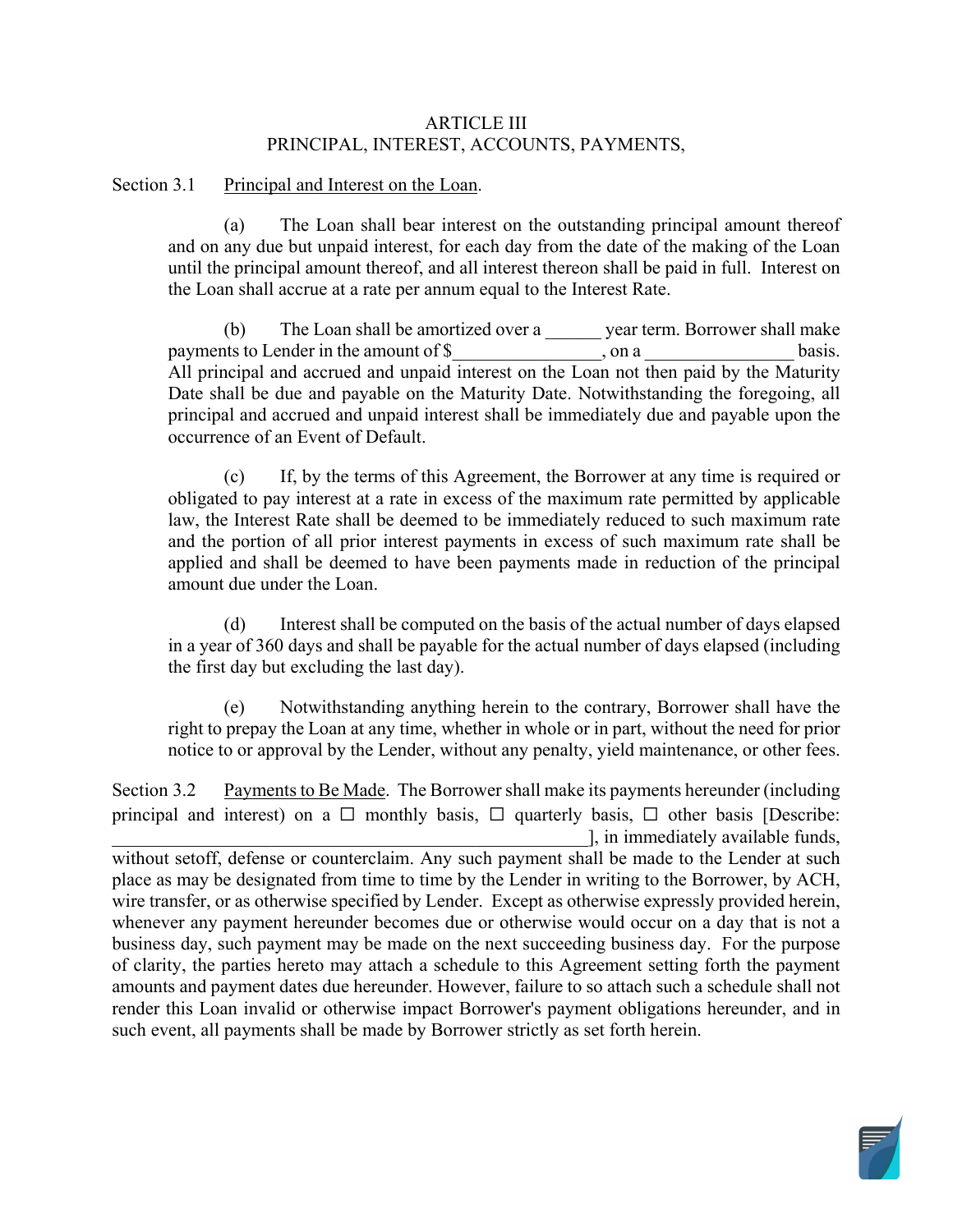Section 3.3 hereunder shall be made free and clear of and without deduction for any taxes; provided that if the Borrower shall make such deductions and (iii) the Borrower shall pay the full amount deducted to the relevant governmental authority in accordance with applicable law. Taxes. Any and all payments by or on account of any Obligation of the Borrower Borrower shall be required to deduct any taxes from such payments, then (i) the sum payable shall be increased as necessary so that after making all required deductions the Lender receives an amount equal to the sum it would have received had no such deductions been made, (ii) the

#### ARTICLE IV **CONDITIONS**

Section 5.1 Effective Date. The obligation of the Lender to make the Loan hereunder shall not become effective until the date on which each of the following conditions is satisfied (or waived by the Lender):

 (a) The Lender shall have received from the Borrower a counterpart of this Agreement, signed on behalf of the Borrower.

 of the Borrower, and a copy of the certified resolutions of the Borrower authorizing the (b) The Lender shall have received such documents and certificates as the Lender may reasonably request relating to the organization, existence, and good standing Loan, if applicable.

 $(c)$  $\Box$  Other. The following additional contingency(ies) shall have occurred to the reasonable satisfaction of Lender: \_\_\_\_\_\_\_\_\_\_\_\_\_\_\_\_\_\_\_\_\_\_\_\_\_\_\_\_\_\_\_\_\_\_\_\_\_\_\_\_\_\_\_\_\_

\_\_\_\_\_\_\_\_\_\_\_\_\_\_\_\_\_\_\_\_\_\_\_\_\_\_\_\_\_\_\_\_\_\_\_\_\_\_\_\_\_\_\_\_\_\_\_\_\_\_\_\_\_\_\_\_\_\_\_\_\_\_\_\_\_\_\_\_\_\_\_\_\_\_\_\_\_\_

\_\_\_\_\_\_\_\_\_\_\_\_\_\_\_\_\_\_\_\_\_\_\_\_\_\_\_\_\_\_\_\_\_\_\_\_\_\_\_\_\_\_\_\_\_\_\_\_\_\_\_\_\_\_\_\_\_\_\_\_\_\_\_\_\_\_\_\_\_\_\_\_\_\_\_\_\_\_

# ARTICLE V AFFIRMATIVE COVENANTS

Until the principal of and interest on the Loan shall have been paid in full, the Borrower covenants and agrees with the Lender that:

 things necessary to preserve, renew and keep in full force and effect its legal existence and the Section 6.1 Existence; Conduct of Business. The Borrower shall do or cause to be done all rights, licenses, permits, privileges, and franchises material to the conduct of its business.

Section 6.2 Payment of Obligations. Borrower shall pay its indebtedness and other obligations, including tax liabilities, before the same shall become delinquent or in default, except where the validity or amount thereof is being contested in good faith by appropriate proceedings.

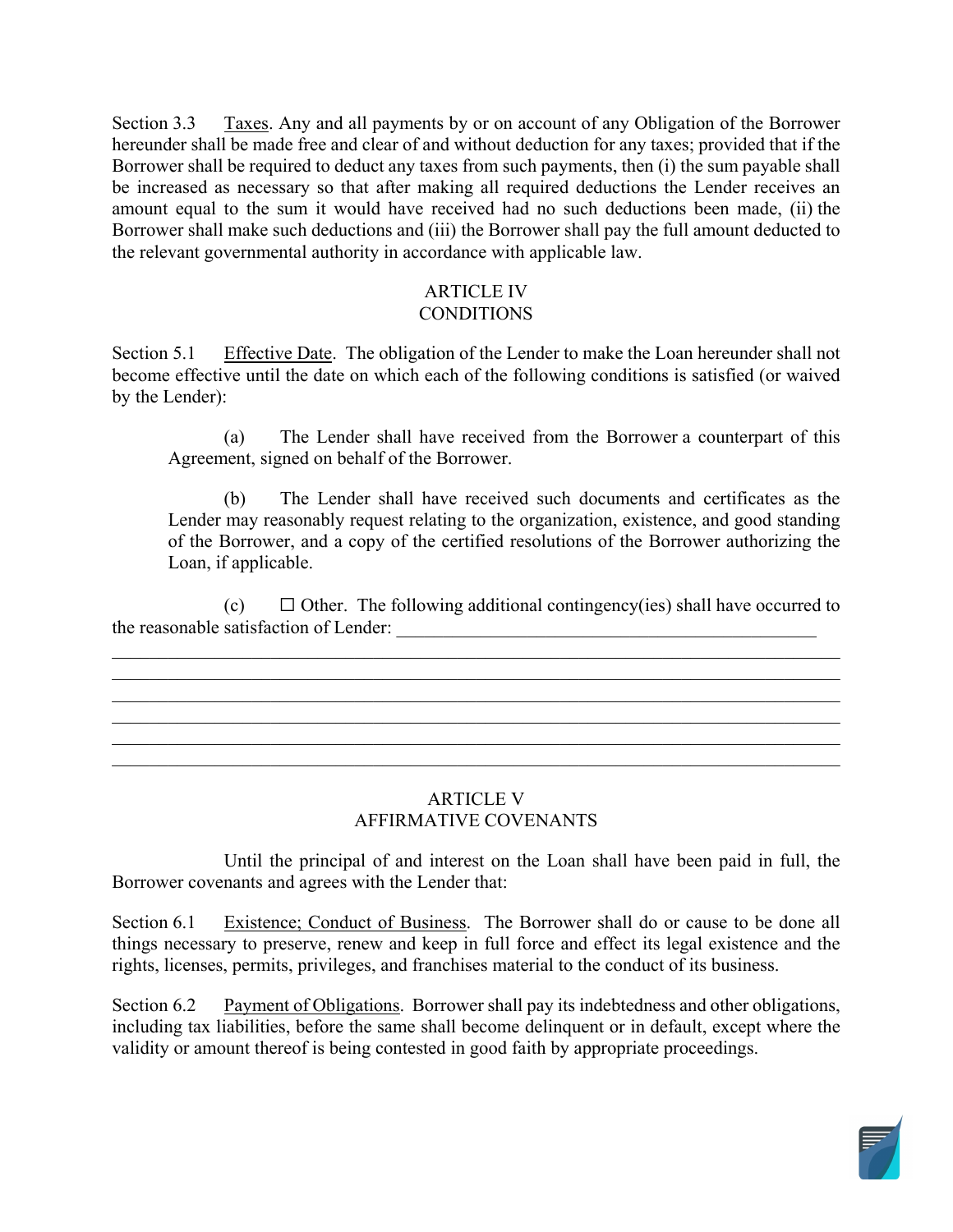Section 6.3 Compliance with Laws. Borrower shall comply with all laws, rules, regulations, to do so could not reasonably be expected to result in a material adverse effect. and orders of any governmental authority applicable to it or its property, except where the failure

 covenants shall be performed or undertaken by Borrower, to the reasonable satisfaction of Lender: Section 6.4 Other Affirmative Covenants:  $\Box$  Other. The following additional affirmative

\_\_\_\_\_\_\_\_\_\_\_\_\_\_\_\_\_\_\_\_\_\_\_\_\_\_\_\_\_\_\_\_\_\_\_\_\_\_\_\_\_\_\_\_\_\_\_\_\_\_\_\_\_\_\_\_\_\_\_\_\_\_\_\_\_\_\_\_\_\_\_\_\_\_\_\_\_\_ \_\_\_\_\_\_\_\_\_\_\_\_\_\_\_\_\_\_\_\_\_\_\_\_\_\_\_\_\_\_\_\_\_\_\_\_\_\_\_\_\_\_\_\_\_\_\_\_\_\_\_\_\_\_\_\_\_\_\_\_\_\_\_\_\_\_\_\_\_\_\_\_\_\_\_\_\_\_

 $\mathcal{L}_\mathcal{L} = \{ \mathcal{L}_\mathcal{L} = \{ \mathcal{L}_\mathcal{L} = \{ \mathcal{L}_\mathcal{L} = \{ \mathcal{L}_\mathcal{L} = \{ \mathcal{L}_\mathcal{L} = \{ \mathcal{L}_\mathcal{L} = \{ \mathcal{L}_\mathcal{L} = \{ \mathcal{L}_\mathcal{L} = \{ \mathcal{L}_\mathcal{L} = \{ \mathcal{L}_\mathcal{L} = \{ \mathcal{L}_\mathcal{L} = \{ \mathcal{L}_\mathcal{L} = \{ \mathcal{L}_\mathcal{L} = \{ \mathcal{L}_\mathcal{$ 

# ARTICLE VI NEGATIVE COVENANTS

Until the principal of and interest on the Loan have been paid in full, the Borrower covenants and agrees with the Lender that:

Section 7.1 Change in Control. The Borrower shall not permit, consent to, or acquiesce to any change in the day-to-day management or control of Borrower without the prior written consent of the Lender.

Section 7.2 Limitation on Distributions. Notwithstanding any terms to the contrary set forth in Borrower's limited liability company operating agreement, resolution, articles of incorporation, bylaws, contractual provisions to which Borrower is subject, or applicable law, the Borrower shall not make any distributions to its members until the Loan is repaid in full.

Section 7.3 Limitation on Fundamental Changes. The Borrower shall not, directly or indirectly, enter into any merger, consolidation or amalgamation, or liquidate, wind up or dissolve itself, or convey, sell, lease, assign, transfer or otherwise dispose of, all or substantially all of its property, business or assets, unless approved in advance in writing by Lender.

Section 7.4 Other Negative Covenants:  $\Box$  Other. The following additional negative covenants shall apply:

\_\_\_\_\_\_\_\_\_\_\_\_\_\_\_\_\_\_\_\_\_\_\_\_\_\_\_\_\_\_\_\_\_\_\_\_\_\_\_\_\_\_\_\_\_\_\_\_\_\_\_\_\_\_\_\_\_\_\_\_\_\_\_\_\_\_\_\_\_\_\_\_\_\_\_\_\_\_ \_\_\_\_\_\_\_\_\_\_\_\_\_\_\_\_\_\_\_\_\_\_\_\_\_\_\_\_\_\_\_\_\_\_\_\_\_\_\_\_\_\_\_\_\_\_\_\_\_\_\_\_\_\_\_\_\_\_\_\_\_\_\_\_\_\_\_\_\_\_\_\_\_\_\_\_\_\_

\_\_\_\_\_\_\_\_\_\_\_\_\_\_\_\_\_\_\_\_\_\_\_\_\_\_\_\_\_\_\_\_\_\_\_\_\_\_\_\_\_\_\_\_\_\_\_\_\_\_\_\_\_\_\_\_\_\_\_\_\_\_\_\_\_\_\_\_\_\_\_\_\_\_\_\_\_\_

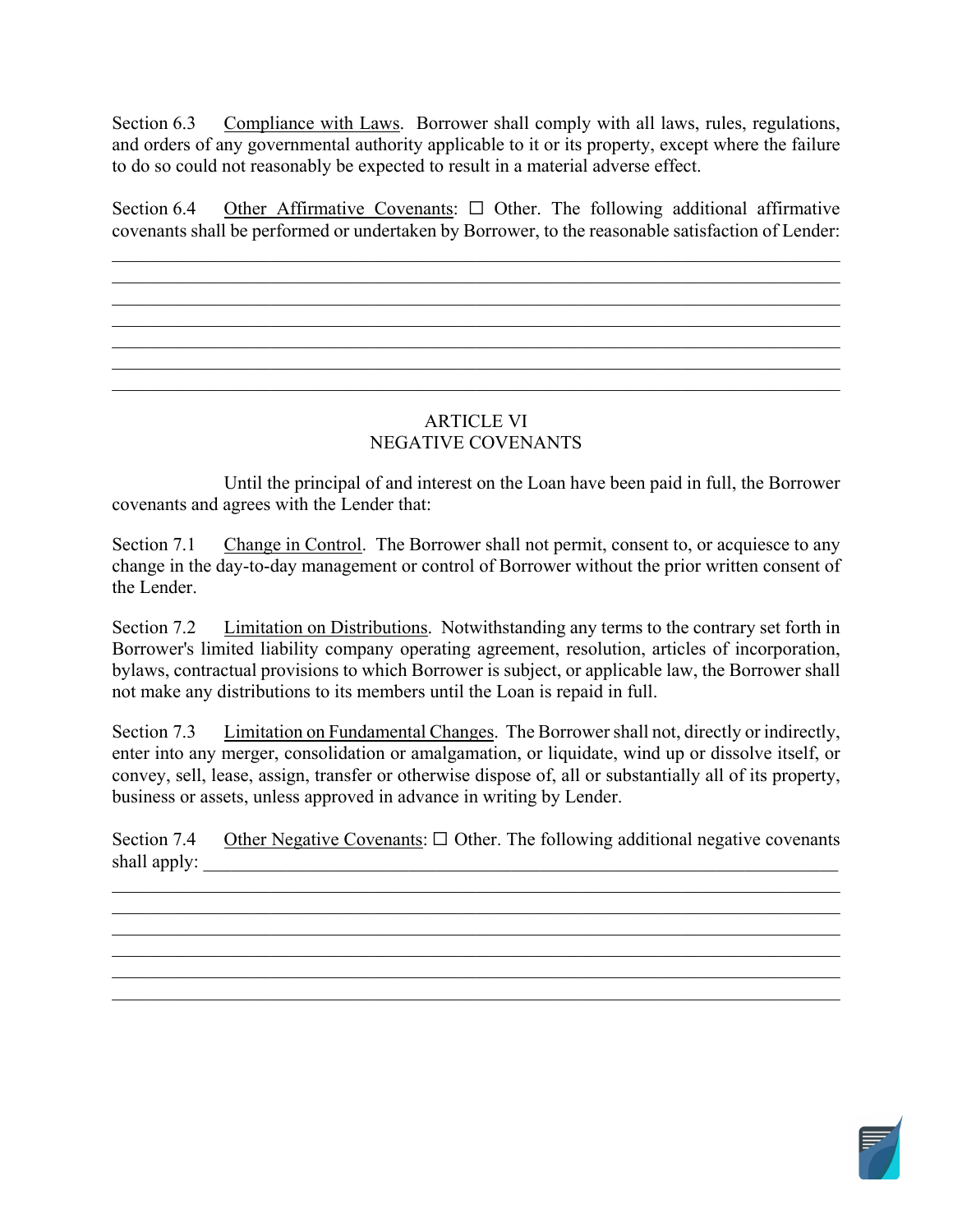### ARTICLE VII EVENTS OF DEFAULT

Section 8.1 Events of Default. An "Event of Default" shall mean the occurrence and continuation of one or more of the following events or conditions:

 agreement contained herein, or shall fail to make any payment in respect of the Loan (a) Borrower shall fail to observe or perform any covenant, condition or (whether of principal or interest, and regardless of amount), and such failure shall continue unremedied for a period of five (5) days after notice thereof from the Lender to the Borrower;

 approving or ordering any of the foregoing shall be entered; (b) an involuntary proceeding shall be commenced or an involuntary petition shall be filed seeking (i) liquidation, reorganization or other relief in respect of Borrower or its debts, under any Federal, state or foreign bankruptcy, insolvency, receivership or similar law now or hereafter in effect or (ii) the appointment of a receiver, trustee, custodian, sequestrator, conservator or similar official for Borrower and, in any such case, such proceeding or petition shall continue undismissed for 60 days or an order or decree

 bankruptcy, insolvency, receivership or similar law now or hereafter in effect, (ii) consent to the institution of, or fail to contest in a timely and appropriate manner, any proceeding action for the purpose of effecting any of the foregoing. (c) Borrower shall (i) voluntarily commence any proceeding or file any petition seeking liquidation, reorganization or other relief under any Federal, state or foreign or petition described in clause (c), (iii) apply for or consent to the appointment of a receiver, trustee, custodian, sequestrator, conservator or similar official for Borrower, (iv) file an answer admitting the material allegations of a petition filed against it in any such proceeding, (v) make a general assignment for the benefit of creditors or (vi) take any

 continuing, then the Lender may terminate or suspend the obligation of the Lender to make Loan Section 8.2 Consequences of an Event of Default. If an Event of Default shall occur and be hereunder or may declare the Obligations to be immediately due and payable in full, or both, in which case the Loan shall immediately terminate, and all Obligations shall immediately become due and payable, without presentment, demand, protest or other notice of any kind, all of which are hereby waived by the Borrower.

#### ARTICLE VIII **MISCELLANEOUS**

 registered mail, or sent by electronic mail as follows: Section 9.1 Notices. All notices and other communications provided for herein shall be in writing and shall be delivered by hand or overnight courier service, mailed by certified or

\_\_\_\_\_\_\_\_\_\_\_\_\_\_\_\_\_\_\_\_\_\_\_\_\_\_\_\_\_\_\_\_\_\_\_\_\_\_\_\_\_\_\_\_\_\_\_\_\_\_\_\_\_\_\_\_\_\_\_\_\_\_\_\_\_\_\_\_\_\_\_\_\_\_\_\_\_\_

(a) if to Borrower, at the following contact information:

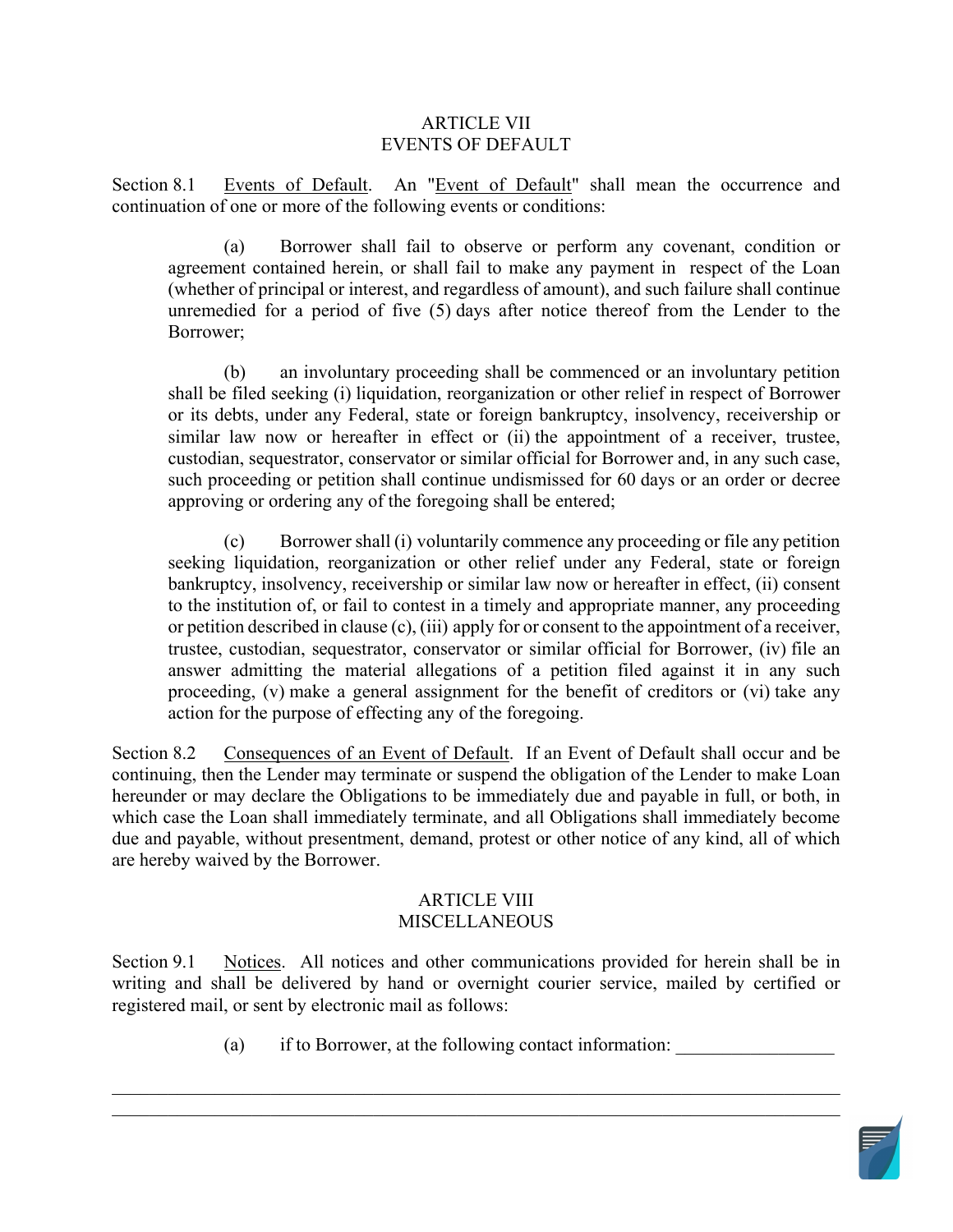party hereto in accordance with the provisions of this Agreement shall be deemed to have been Any party hereto may change its address or electronic mail for notices and other communications hereunder by notice to the other parties hereto. All notices and other communications given to any given on the date of receipt.

\_\_\_\_\_\_\_\_\_\_\_\_\_\_\_\_\_\_\_\_\_\_\_\_\_\_\_\_\_\_\_\_\_\_\_\_\_\_\_\_\_\_\_\_\_\_\_\_\_\_\_\_\_\_\_\_\_\_\_\_\_\_\_\_\_\_\_\_\_\_\_\_\_\_\_\_\_\_

Section 9.2 Waivers; Amendments. No failure or delay by the Lender in exercising any right or power hereunder shall operate as a waiver thereof. No waiver of any provision of this Agreement shall, in any event, be effective unless the same shall be in writing, and then such waiver or consent shall be effective only in the specific instance and for the purpose for which given.

Section 9.3 Successors and Assigns. This Agreement shall be binding upon and inure to the benefit of the parties hereto and their respective heirs, successors, and assigns, except that Borrower may not assign or otherwise transfer any of its rights or obligations hereunder without the prior written consent of the Lender (and any attempted assignment or transfer by Borrower without such consent shall be null and void).

 constitute a single contract. This Agreement constitutes the entire agreement between the parties understandings, oral or written, relating to the subject matter hereof. Section 9.4 Counterparts; Integration; Effectiveness. This Agreement may be executed in counterparts, each of which shall constitute an original, but all of which, when taken together, shall relating to the subject matter hereof and supersedes any and all previous agreements and

 invalidity, illegality or unenforceability without affecting the validity, legality, and enforceability jurisdiction shall not invalidate such provision in any other jurisdiction. Section 9.5 Severability. Any provision of this Agreement held to be invalid, illegal or unenforceable in any jurisdiction shall, as to such jurisdiction, be ineffective to the extent of such of the remaining provisions hereof; and the invalidity of a particular provision in a particular

accordance with and governed by the law of the State of Theorem 2011. Any dispute, Association. Section 9.6. Governing Law; Jurisdiction; Arbitration. This Agreement shall be construed in to the extent not resolved by negotiation between the parties, shall be resolved by binding arbitration, in accordance with the rules of commercial arbitration of the American Arbitration

 reference only, are not part of this Agreement and shall not affect the construction of or be taken Section 9.7 Headings. Article and Section headings used herein are for convenience of into consideration in interpreting this Agreement.

Section 9.8 Interpretation. This Agreement is a negotiated agreement. In the event of any ambiguity in this Agreement, such ambiguity shall not be subject to a rule of contract interpretation that would cause the ambiguity to be construed against any of the parties to this Agreement.